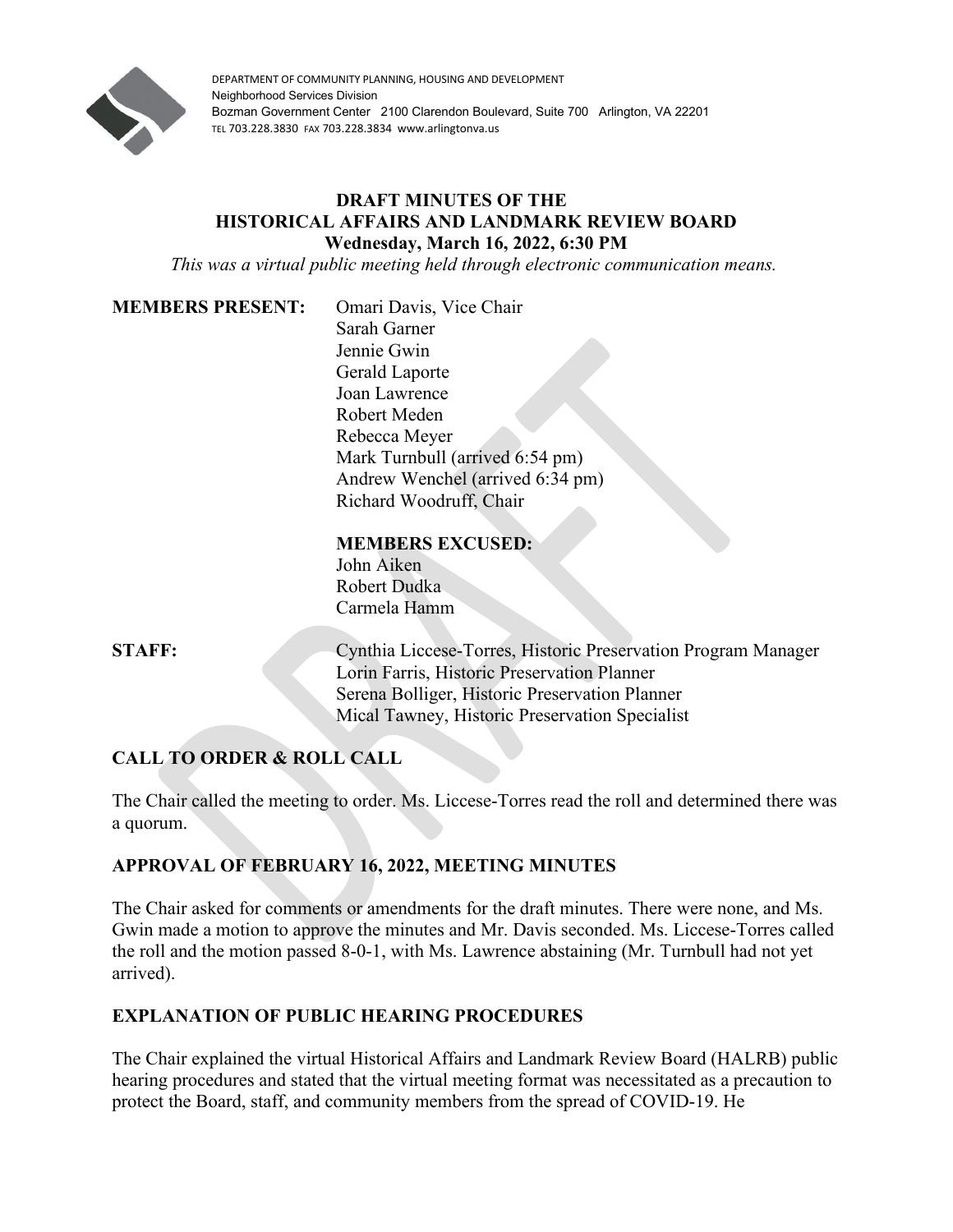#### *HALRB Minutes – March 16, 2022*

communicated the legal authority under which the County was able to hold virtual public hearings, citing the Governor's Executive Orders, legislation adopted by the Virginia General Assembly, and the County Board's Continuity of Operations Ordinance adopted in March 2020. The Chair then described the logistics of how the virtual meeting would proceed via the Microsoft Teams platform and/or the call-in number.

# **PUBLIC HEARING FOR CERTIFICATES OF APPROPRIATENESS (CoAs) CONSENT AGENDA**

The Chair asked for any concerns or questions on the consent agenda. Mr. Laporte asked some questions about the consent agenda item at 4025 North Randolph Street. The Chair invited the Design Review Committee (DRC) to answer Mr. Laporte's question about the rustication of the walls proposed as part of this application. Mr. Davis stated that aspect of the project was not discussed by the DRC and noted that the DRC largely felt the proposal did not detract from the house or the landscape. Given that Mr. Laporte wanted to have a larger discussion about this project, he requested this item be moved to the discussion agenda.

# **PUBLIC HEARING FOR CERTIFICATES OF APPROPRIATENESS (CoAs) DISCUSSION AGENDA**

#### **Consent Agenda Item #1: CoA 22-05, 4025 N. Randolph St.**

Ms. Tawney explained that the subject property, called the Hermitage and located at 4025 North Randolph Street, is a Rustic Revival-style log house constructed in 1931. She stated that since becoming a local historic district (LHD) in 2017, no applications for CoAs or ACoAs have been made by the property owners; this application was for a retroactive CoA for landscaping alterations.

Ms. Tawney summarized the following details of the application, noting that all but one of the nine proposed project elements had been completed or were close to being finished:

- 1. The applicants stabilized an existing stone wall along the northwest corner of the property at the intersection of N. Randolph St. and what used to be 41<sup>st</sup> Street N. They incorporated the stone from the original wall into the construction of a new wall measuring 18-24" in height.
- 2. The applicants would like to install an asphalt apron between their driveway and N. Randolph St. – this work has not been completed yet.
- 3. The applicants stabilized the original gravel margin between N. Randolph St. and the west garden. They installed a new low concrete-block wall clad in a stone veneer that measures 1-2" in height. In between the wall and the street are river jack stones with a few larger decorative rocks and areas for plantings.
- 4. The applicants added new steppers to the terraced western garden to stabilize the soil; there are four terraces in total. Native stone that matches the stone used in other parts of the project was used for the terrace walls.
- 5. The applicants replaced broken stones and created a more uniform rise and tread to the walkway from N. Randolph St. to the main house entrance. LED downlights were installed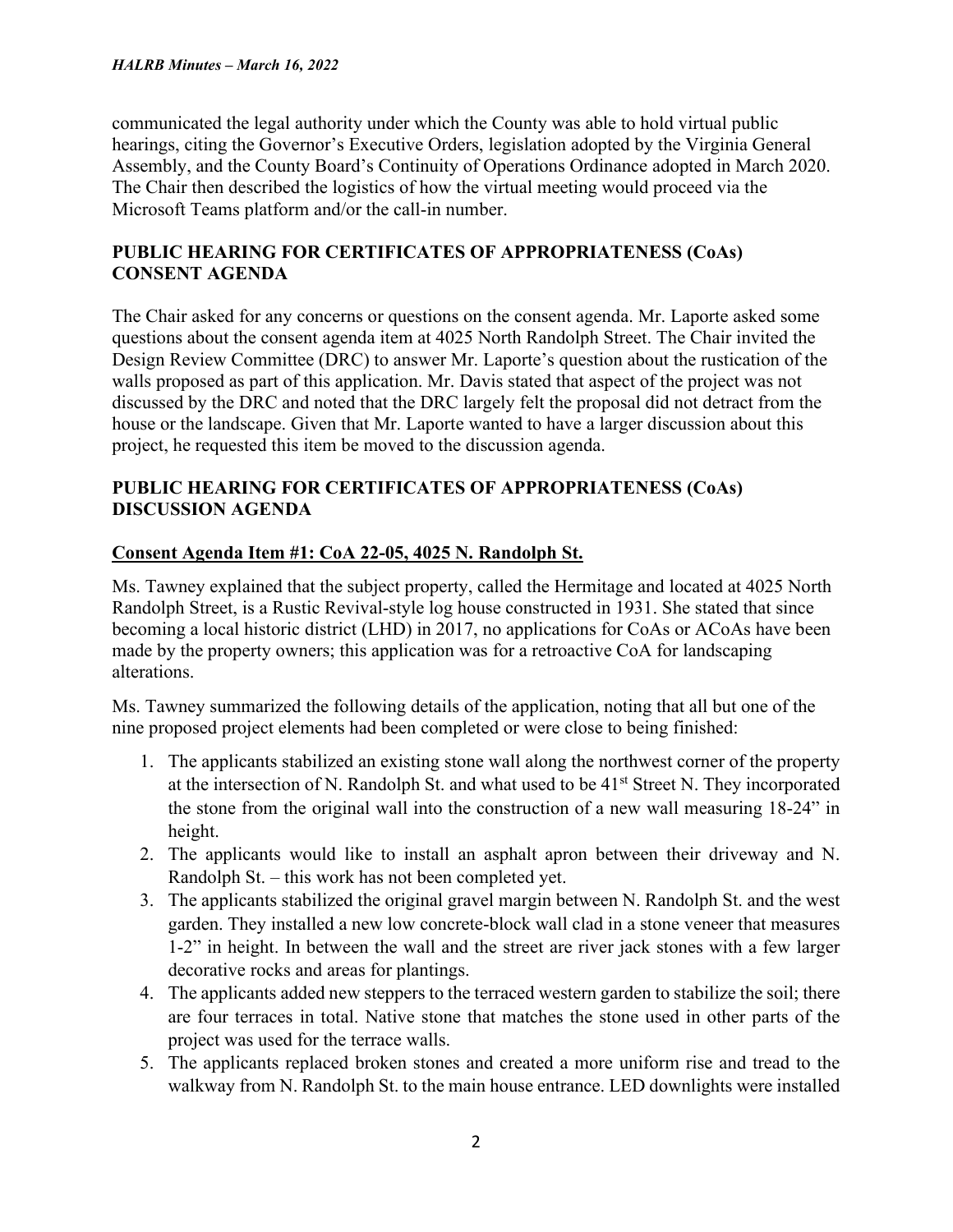to help visibility along the walkway and a simple iron handrail was added. The mailbox at the top of the walkway also was relocated and a stacked stone wall installed behind it.

- 6. The applicants installed a granite cobble-stone pull-off area for parking along N. Randolph St. – this area originally had a gravel pull-off area.
- 7. The applicants replaced broken slate pavers in the patio area along the facade of the house (west elevation). They also removed the river jack stone with lumber edging along the areas closest to the house and replaced it with flat slate pavers matching the rest of the patio area.
- 8. The applicants extended the tread of the two steps at the main entrance to create safer access to the house; the slate used to extend the stairs matches the materials used on the earlier steps.
- 9. Finally, the applicants installed two walkways and a patio space along the house's south elevation – the original, informal and irregular walkway was repaired and widened at the top to create a patio space for seating. Another walkway leads from the patio to the house's rear elevation; slate is used throughout.

Ms. Tawney next summarized the feedback given at the March 2, 2022, virtual DRC meeting; the members appreciated the applicant's apology for not obtaining a CoA prior to the start of the landscaping project and expressed their gratitude for the applicant's attention and stewardship of the Hermitage. She noted that all the DRC members agreed the landscaping design was appropriate to the LHD. The DRC placed this item on the Consent Agenda for the March 16, 2022, virtual HALRB public hearing.

Ms. Tawney then presented the Historic Preservation Program (HPP) staff recommendation as follows:

The HPP staff recommends approval of the subject application as submitted. The project addresses erosion issues throughout the property, particularly in the western portion and along N. Randolph St., and fixes deteriorated hardscaping. The project has been thoughtfully designed so as not to detract from the overall character of the historic property; the applicant has re-used original materials where possible and incorporated matching materials throughout. Additionally, the changes to the landscape fix safety issues such as uneven stairs, loose and damaged pavers, and crumbling walls.

Ms. Tawney noted that the property owner was present. The applicant, Mr. Jensen, apologized for not having applied for a CoA prior to starting the work. He addressed Mr. Laporte's comment about the stone on top of the walls by stating that all pre-existing walls had been stacked stone and that he had incorporated the original stone into portions of the new walls.

The Chair thanked the applicant for his comments and invited Mr. Laporte to ask any additional questions. Mr. Laporte expressed that the stone veneer and pavers utilized in the project took away from the historic nature of the house because they were modern elements. He also emphasized that he wished the project had come forward prior to initiation so that the DRC could have offered guidance on the materials used to ensure they did not detract from the house. Mr. Jensen asked a clarifying question of Mr. Laporte about the materials used. Mr. Laporte answered with suggestions of what materials he thought would have been more appropriate to use in the project, such as Pennsylvania stone.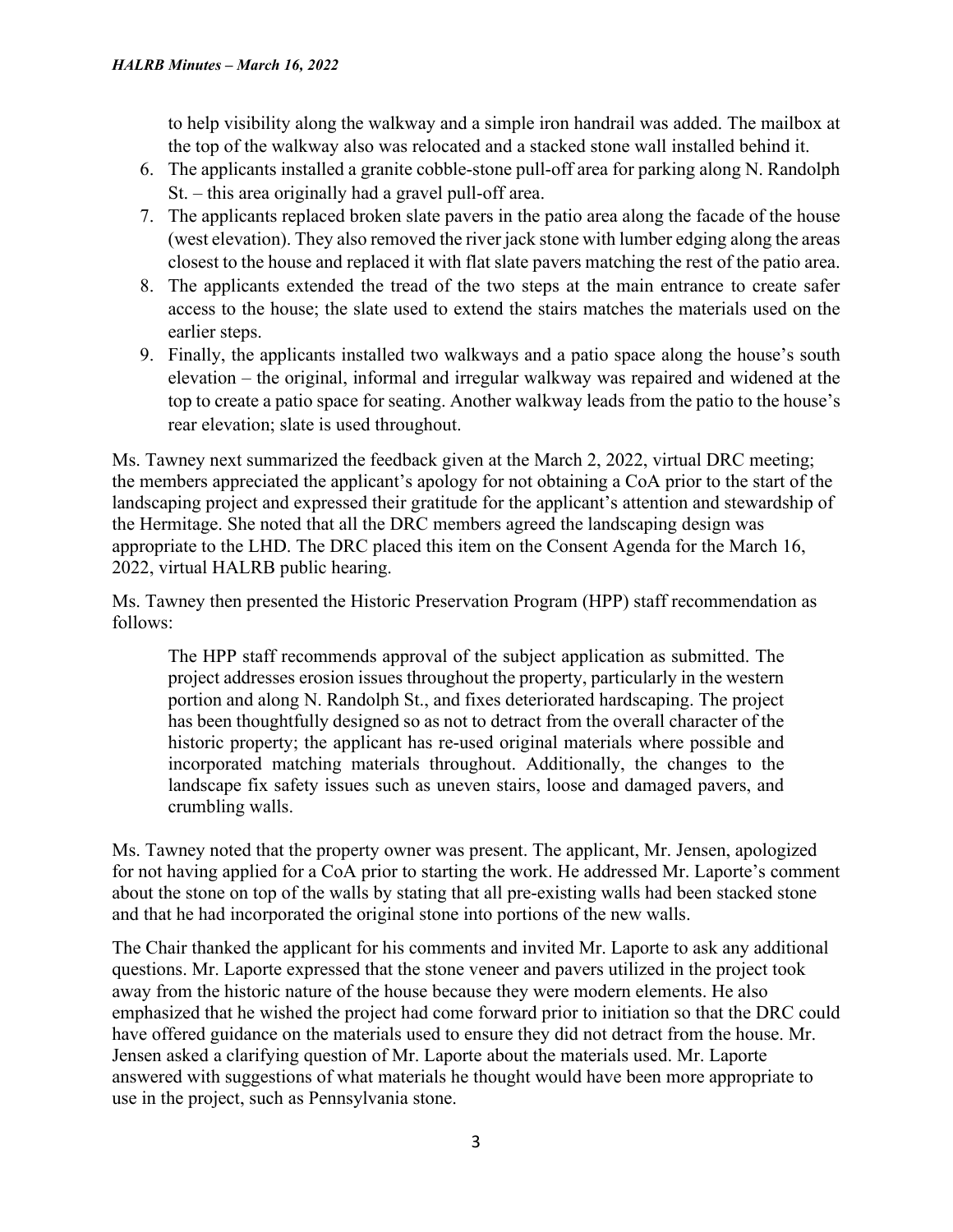The Chair invited other commissioners to speak. Hearing no additional comments, the Chair proposed the following motion:

I move that the HALRB approve CoA 22-05, 4025 N. Randolph Street as proposed in the application and recommended in the Staff Report.

Ms. Lawrence seconded the motion. The Chair asked if Mr. Laporte wanted to amend the motion or make additional comments. Mr. Laporte stated his intention to vote against the motion but did not seek an amendment to the motion. Upon hearing no other comments or questions, the Chair asked Ms. Liccese-Torres to call the roll. The motion passed 9-1, with Mr. Laporte opposed (Mr. Turnbull had arrived by this time).

# **Discussion Agenda Item #21: CoA 21-02A, 3205 23rd St. N.**

Ms. Tawney offered a brief project background: the property at 3205 23<sup>rd</sup> Street North was constructed pre-1923 and was a contributing Craftsman-styled house in the LHD. In March 2020, the house was damaged by fire and in April 2021, the HALRB approved CoA 21-02 which allowed the owners to demolish their existing fire-damaged house and replace it with a new twostory Craftsman-inspired dwelling. Additionally, the HALRB, utilizing its setback modification authority via the Arlington County Zoning Ordinance Section 15.7.4, determined that the proposed front and side setbacks of the new house were consistent with the streetscape in Maywood and the *Maywood Design Guidelines*.

Ms. Tawney summarized the details of the proposal as follows:

The applicants have returned to the HALRB with a few requested amendments to the original CoA 21-02 for both the house and the landscape. The new plans include a few changes to the windows at the basement level on both the east and west elevations. Additionally, the applicants are proposing that the side entrance along the east elevation change. The original plan included a flight of stairs leading to a landing at the top to access the entrance, but the new proposed plan would lower the side entrance and use a smaller set of stairs for access. The stairway entrance would be east-facing rather than south-facing as the original plan called for and the new stairs would be composed of pressure treated wood and feature two handrails on either side. The final proposed change to the house is the removal of the previously approved handrail at the main entrance.

Landscape changes include: the switch of the driveway from two concrete strips to a completely permeable driveway; the construction of a rain garden, two planters, and two retention tanks; and the removal of a mature, healthy tree. The applicant is proposing the construction of a rain garden in the northeast corner of the rear yard; the design of the rain garden was changed per the DRC's request to take into consideration the critical root zone of Tree #4 (as seen on the drawings). Originally, the rain garden was located within the critical root zone of that tree but has since been reduced in size to avoid it. Additionally, two retention tanks have been included in the drawings - one along the north elevation and one along the east. Both tanks will be installed on concrete pads. The proposal also includes the construction of two planters next to each retention tank; each will include a variety of plantings to help with storm water management. Finally, the applicant is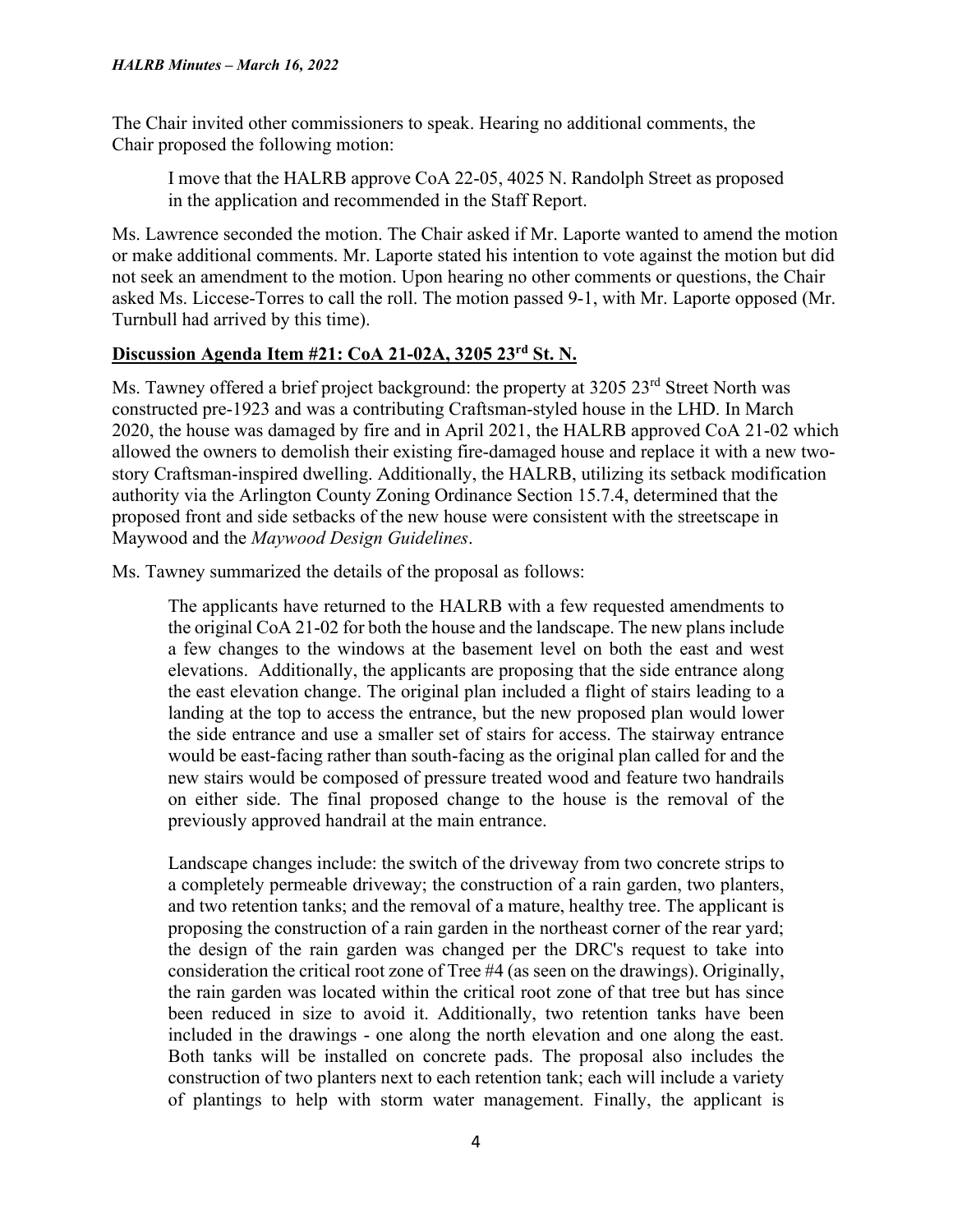proposing the removal of Tree #8, an Eastern redcedar of 16 diameter breast height (DBH), given that the footprint of the proposed new house cuts through the area in which the tree is located.

Ms. Tawney next summarized the feedback given at the March 2, 2022, virtual DRC meeting: the DRC members requested that the applicant reduce or move the rain garden to avoid the critical root zone of Tree #4, per the County Forester's recommendation, and to note the location of the 1:1 replacement tree for Tree #8 on their drawings. The DRC agreed that this item could be placed on the Consent Agenda for the March 16, 2022, virtual HALRB public hearing if those changes were made to the proposed project application. However, the HPP staff later recommended that this item be placed on the Discussion Agenda instead; since the project still required future approvals from other Arlington County departments, moving the item to the Discussion Agenda would enable the HALRB to consider a motion that would allow for additional future minor changes to the proposed plan without necessitating the applicants' return to the HALRB.

Ms. Tawney then presented the staff recommendation as follows:

The Historic Preservation Program staff recommends approval of the subject application. The proposed changes to the house are minor and are compatible with the design of the house and the character of houses in Maywood. Furthermore, the design adheres to Chapter 6: New Addition/Building of the *Maywood Design Guidelines*. Given the proposed footprint of the new house and the County zoning requirements for the lot, staff finds the removal of Tree #8 to be acceptable. Although the tree is in good condition and staff would normally recommend saving a healthy tree, the extenuating circumstances of this application, such as the fact that the original design was previously approved by the HALRB and the position of Tree #8 is within the previously approved footprint of the new house, make the tree's removal permissible. Furthermore, the fire-damaged home has been part of Maywood's streetscape for two years so the commencement of this project would be a positive improvement. Finally, staff appreciates the changes to the rain garden to avoid the critical root zone of Tree #4 and appreciates the use of retention tanks and planters as a part of the landscape design. It should be noted that the replacement tree for Tree #8 was not noted on the updated drawings, but HPP staff find it would be appropriate for the replacement tree to be planted elsewhere on the property such as along the south elevation near the street.

The Chair invited the DRC to present its comments. Mr. Davis stated that the DRC's biggest concern was the relocation of the rain garden to avoid the critical root zone of Tree #4, and given that this was done, the DRC was still in agreement about the plan as presented. The Chair then invited the applicant, Mr. Collart, to speak. Mr. Collart expressed his thanks and stated he did not have much more to add that was different from the staff report.

The Chair then asked the other commissioners to comment. Ms. Lawrence stated she supported the changes and asked for further clarification about the location of the 1:1 replacement tree for Tree #8. Mr. Collart responded that they would like to plant either a Cherry or a Redbud in the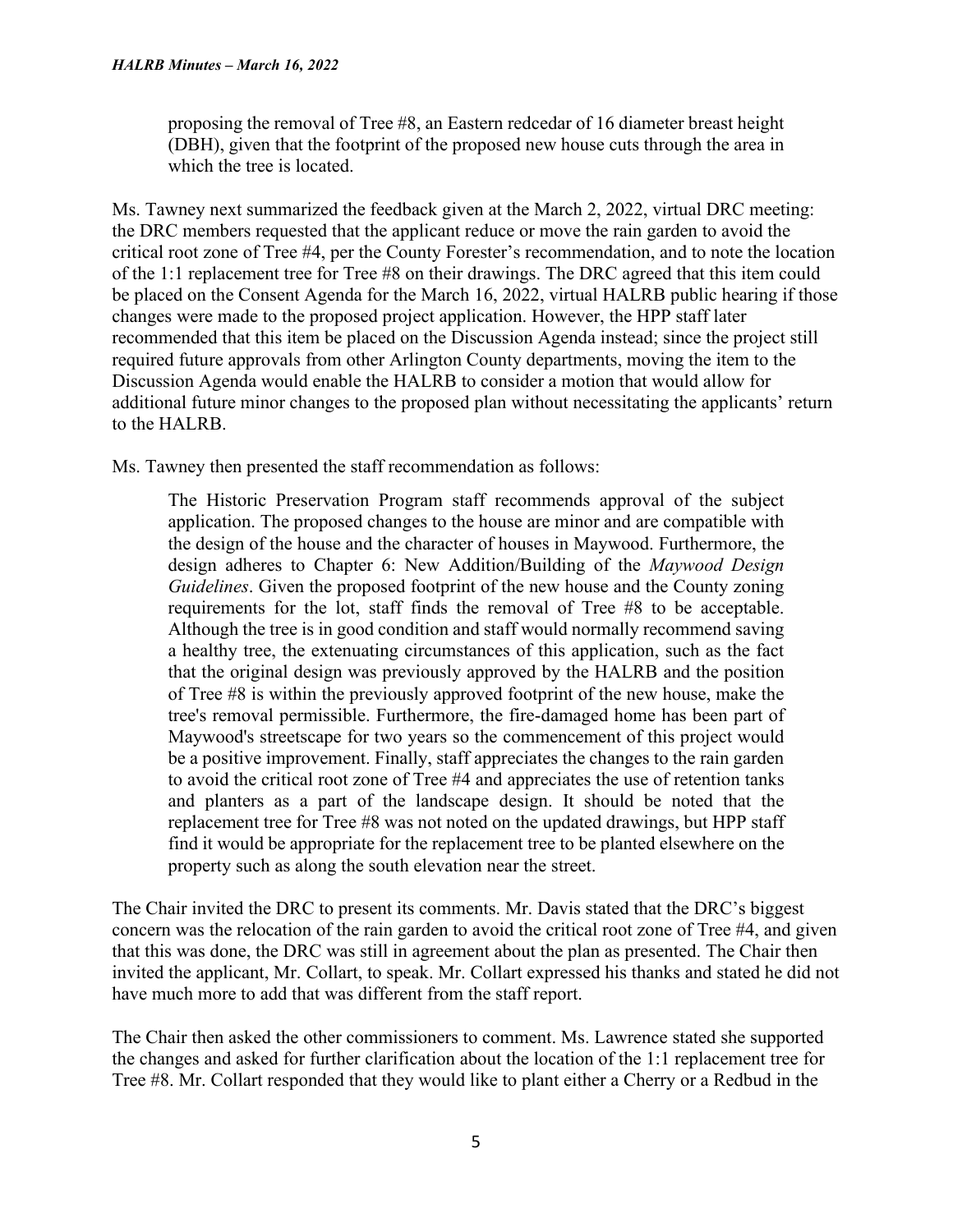front yard. Hearing no other comments or questions from the commissioners, the Chair proposed the following motion:

I move that the HALRB approve CoA 21-02A to permit the minor changes proposed in the subject application which are compatible with *Maywood Design Guidelines* Chapter 6: New Addition/Building, and further, to approve the proposed landscaping changes as accompanied by appropriate tree replacement. Additional minor and technical changes that may be subsequently proposed for the new building are deemed approved, subject to staff consent.

Ms. Gwin seconded the motion. The Chair asked for final questions. Upon hearing none, he asked Ms. Liccese-Torres to call the roll. The motion pass unanimously 10-0.

# **Discussion Agenda Item #2: CoA 22-02, 2204 N. Kenmore St.**

Ms. Farris gave the staff report for 2204 North Kenmore Street, stating that it was a contributing Colonial Revival-style house constructed before 1912 in the Maywood LHD. She provided the project background: the HALRB had considered and approved six other projects at this property between 2015 and 2021, including the removal of a 1943 garage, the construction of a two-story addition, the construction of timber window wells, and the installation of a pool, patio, and other hardscaping improvements. The current application was for the replacement of fourteen (14) wood windows with new wood windows on the historic core of the contributing house. The project involved the in-kind replacement of ten double-hung wood windows at the first and second stories; two double casement wood windows in the attic story; and two single casement wood windows in the gable dormers. All the windows are visible from the public right-of-way. The property owners requested the in-kind window replacement to address air drafts that create condensation during inclement weather, the windows' susceptibility to insect infestation, and their lack of energy efficiency when compared to modern standards. Ms. Farris mentioned that the HPP staff could not find documentation strongly indicating that the subject windows date to the period of significance for the Maywood LHD.

Ms. Farris summarized the DRC's consideration of the project. The DRC first reviewed the application at its February 2, 2022, virtual meeting. The applicants presented the scope of work for the window replacement provided by Marvin Windows. The DRC requested staff visit the property and provide a condition report of the existing windows, and that the property owners contact a window restoration company for more options. Staff conducted a window survey on February  $10<sup>th</sup>$ . The applicants returned to the March 2, 2022, virtual DRC meeting, where they provided a summary of a discussion with Mozer Works, Inc., a window restoration company. Staff stated that based on its analysis, the windows were in good condition but needed maintenance and weatherproofing at a minimum. Recognizing that potential replacement of the windows could create a precedent, the DRC recommended that this application be placed on the Discussion Agenda for the March 16, 2022, virtual HALRB public hearing.

In accordance with both HALRB precedent and the existing guidance in the *Maywood Design Guidelines* regarding window replacement, Ms. Farris stated that the HPP staff recommended denial of the application. She explained that the windows are in good condition, could be repaired, and at a minimum weatherproofed, cleaned, and sanded and/or painted where needed. She noted that since staff could not prove that the windows post-dated the LHD's period of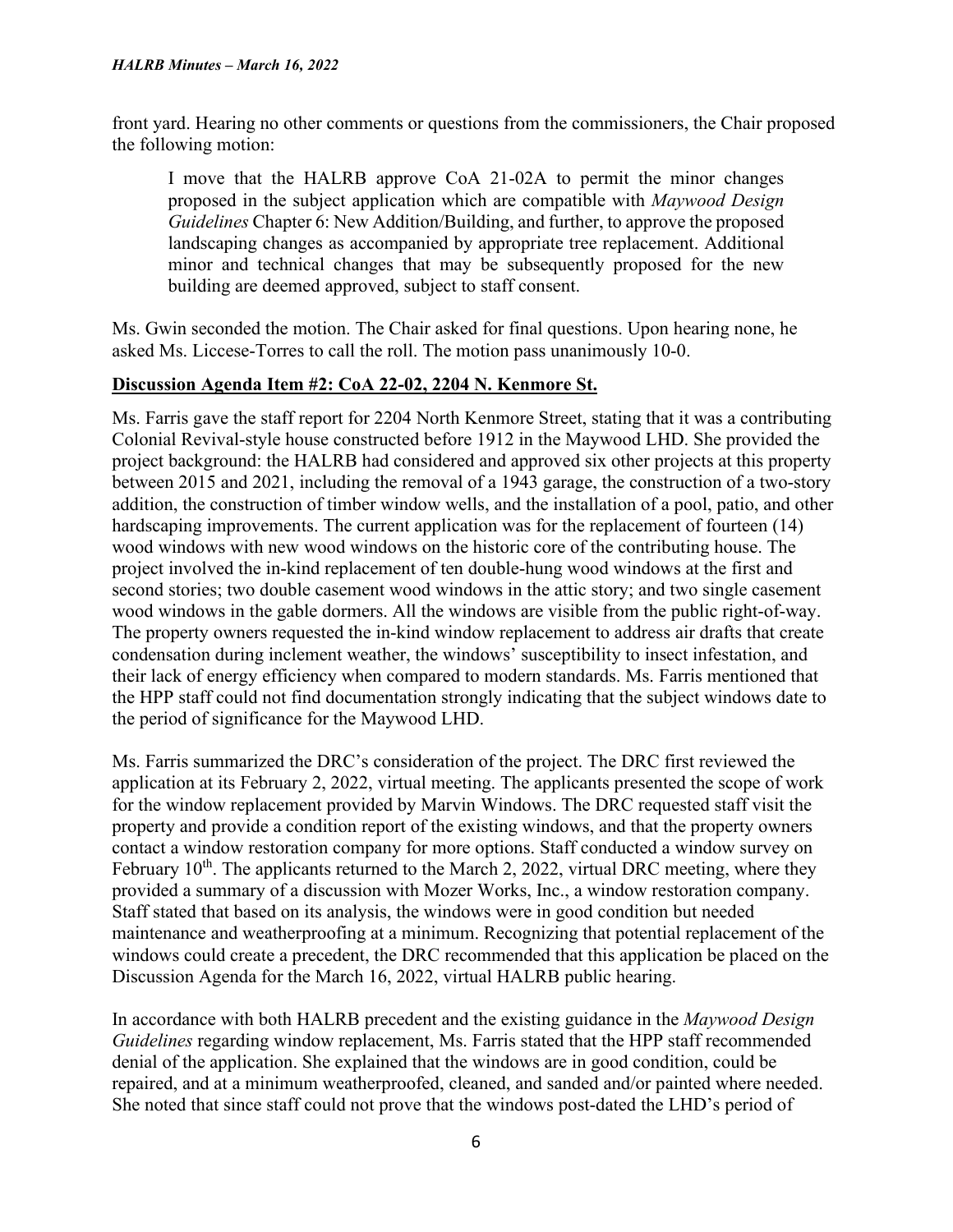#### *HALRB Minutes – March 16, 2022*

significance, the windows are considered historic material and thereby a character-defining feature of the contributing dwelling. Ms. Farris stated that an in-kind replacement of the 14 wood windows does not meet the intent of Chapter 5 'Exterior Renovation 'of the *Maywood Design Guidelines*, which requires historic windows to be repaired rather than replaced if repair is possible. Additionally, she explained that window replacement does not meet *The Secretary of the Interior's Standards for Rehabilitation*, which states that deteriorated historic features shall be repaired rather than replaced.

Ms. Farris said that if the windows are replaced in-kind, this would be a major policy change and would potentially set a new precedent for the review of future window replacements in Maywood. Staff therefore recommended that the HALRB develop and adopt new language for the *Maywood Design Guidelines*, in collaboration with the DRC and the Maywood community, to address updated parameters for window replacements in both contributing and noncontributing dwellings (and potentially outbuildings) in the LHD. She stated staff viewed this as necessary to clarify the requirements for future window replacements for applicants and to offer specific guidance to the HALRB and staff when reviewing such requests.

The Chair first opened the discussion to the DRC members. Ms. Gwin offered input on the two recent DRC reviews, stating the DRC thought this application should be discussed with the HALRB because of the limited number of local craftsmen at this time that could do the restoration, and the amount of time it would take to have the windows off site. She said some of the DRC members asked if a restoration firm could install insulated glazing into the existing window sashes to prevent changing any sight lines of the existing windows. Ms. Gwin also stated that the existing windows are not the most significant windows, and that the DRC recognized that this decision could cause a precedent, but thought it was important to explore energy efficient options while retaining the historic fabric. Mr. Wenchel reiterated Ms. Gwin's statement about consideration for energy efficiency and emphasized the need for insulated glazing to prevent condensation. He also stated that since this is a contributing house, the *Secretary's Standards* are clear about reusing historic fabric instead of replacing it, and that modifications could occur on the interior of the window sash with the installation of double insulated glazing. Mr. Wenchel saw this as an important consideration to have the applicants retain the windows but change out the glazing for insulated glass and weatherproofing, since storm windows can be cumbersome.

The HALRB Chair asked to hear from the property owners, the Greenes. The applicants pointed out that staff could not determine if the windows date from the period of significance. They stated they already restored the windows in 2015 with their custom home builder to get the windows into generally good shape. The Greenes repeated their concerns about mildew growth, energy efficiency, cost, how restoration would involve removing all the windows for 8-10 weeks, and that they still would need to consider adding storm windows for optimal energy efficiency. The window restorer also did not recommend restoring windows on-site because the level of restoration could not be determined until the windows were removed and temporarily replaced with plywood infills. The Greenes stressed the need for new windows because of the low performance of the current windows during inclement weather; safety issues because the dormer windows do not have locks; and health issues because of the mildew growth. Lastly, they wanted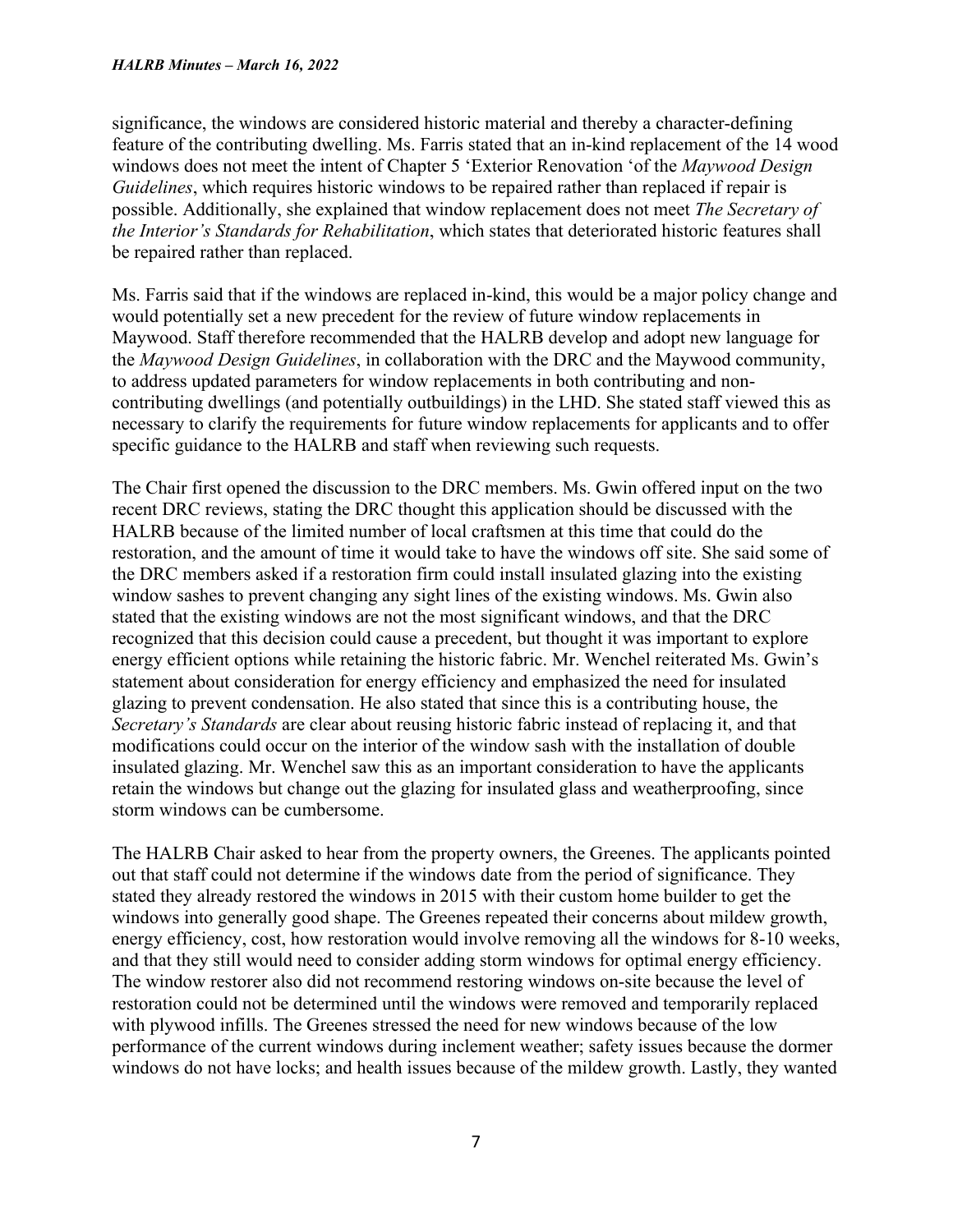their application to be solely considered in relation to their needs, and not to the entire needs of the Maywood community.

The HALRB Chair recognized that the HPP staff stressed how this application would create a new precedent in Maywood, but he disagreed with that notion. Mr. Woodruff sympathized with the applicants about the level of restoration work needed for these windows, which would involve removing the windows, isolating the rooms because of lead paint exposure, and determining the level of restoration once the windows were off-site. He acknowledged how that work would affect the daily life of the applicants. He was also skeptical about the installation of insulated glass. He recognized that installing storm windows could help, but he also believed new windows to be a viable option especially since the proposed in-kind window replacements would meet the *Secretary's Standards* of being similar to the existing windows.

Ms. Bolliger added that the restoration firm, Mozer, was very capable, but did recognize that completing a full window restoration could be intrusive on the owners. She stated Mozer also offers a technical tune-up that involves removal of the window sashes on site where zinc weatherstripping would be added to reduce air infiltration; this could be completed in a few days. She further acknowledged that this would not address paint issues, since painting the windows in place can cause issues with window operations. Ms. Bolliger, who has extensive window restoration experience, stated that in her experience it is not possible to add double glazing to an existing single pane window because there is not enough space in the channel. The Chair thanked Ms. Bolliger for this clarification and asked for further input from other HALRB members.

Ms. Gwin stated there is a difference between having a carpenter or general contractor treat historic windows versus a tradesman restoring windows; however, she also stated that the HALRB needs to be cognizant about the health and energy efficiency issues associated with this application. Ms. Gwin has seen a window replacement with insulated glazing before but in larger windows. During the DRC meeting, Ms. Gwin requested that the Greenes provide the site lines of the existing windows for comparison with the proposed windows provided by Marvin. The Greenes provided measurements of the proposed windows, but did not provide them for the existing windows. Ms. Gwin stated that this would be important for the HALRB to confirm. Mr. Davis was also sympathetic to the property owners but asked staff to explain the precedent if the HALRB allowed the replacement of these windows.

Ms. Farris indicated that community input would be needed concerning this change to the *Maywood Design Guidelines*, noting that the administrative aspect of the work also needs to be considered (e.g., what would be the determination when such work could be allowable and who would do this. Ms. Liccese-Torres stated that over the past 15 to 20 years, the HALRB has followed the *Secretary's Standards* for windows and recommended that they be repaired wherever possible. She further stated that the HPP staff discussed the issue with the County Attorney's Office, which confirmed staff's concerns for transparency in the review process, the need to create parameters for future window replacements, the need to include updated language in the *Design Guidelines*, and for the HALRB to consider such guidance at a public hearing. The HALRB Chair stated that he did not see this as a complicated issue, but did see the challenge with determining the threshold that would allow for windows to be replaced versus restored. He noted that the *Maywood Design Guidelines* are not clear because they state that window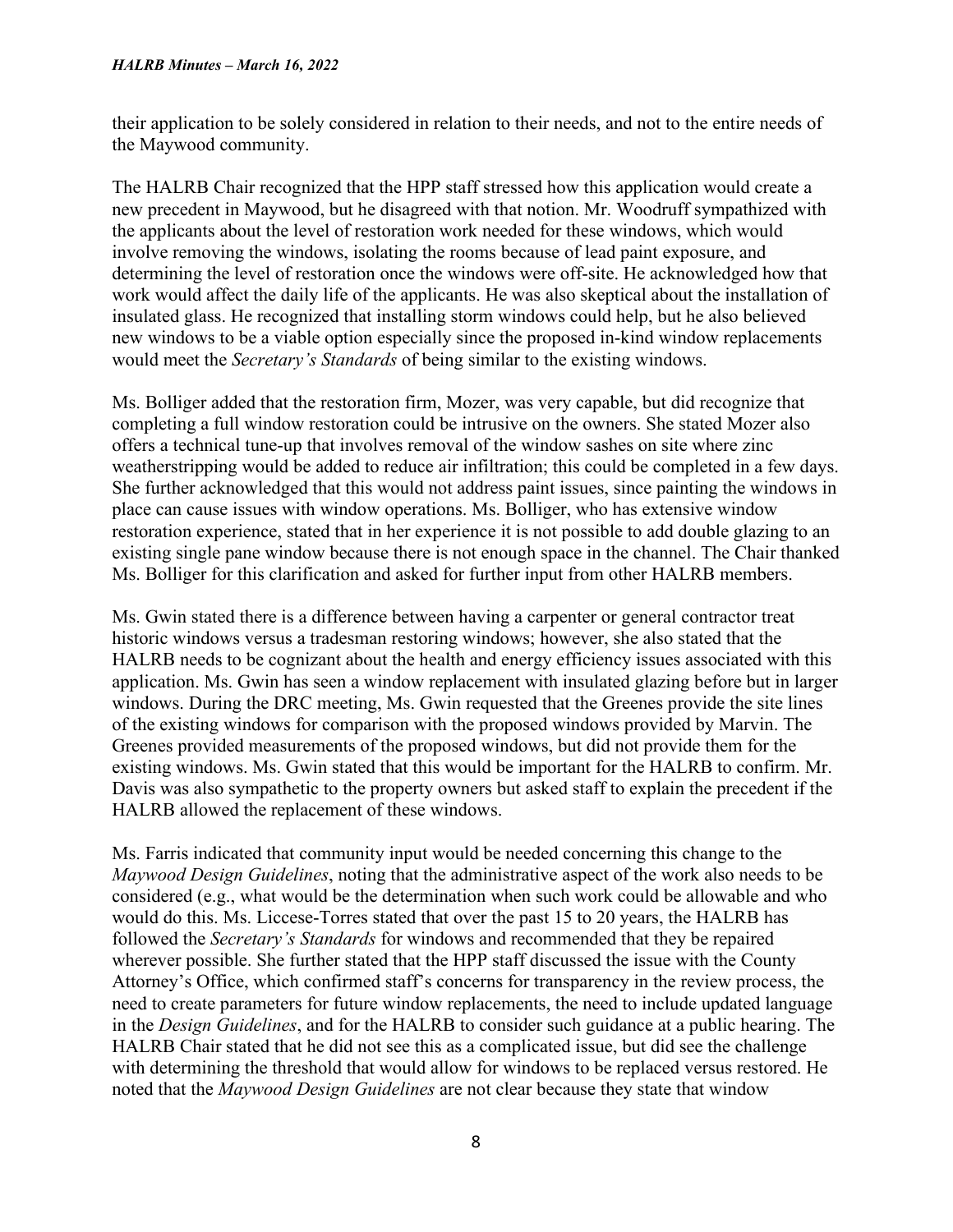restoration *should* occur, thereby indicating that restoration is not mandatory and the other is advisory. Furthermore, he said the guidance on replacing windows with different materials, different design, and/or different size requires a CoA, but does not address the question of original windows. He did not see that the current *Design Guidelines* supports only window restoration.

Ms. Lawrence stated she did not disagree with what had been said thus far, but she did not believe the HALRB had sufficient information, such as the actual frame dimensions of the existing window sashes, to decide on this application during this meeting. She explained how her house was built in 1909 and has windows fronted by storm windows, but her historic windows do not have condensation or mildew issues; however, a more modern window [on her house] that is 30 years old does have condensation issues. She stressed the need to have all the window dimensions for this proposed application, and that she does lean in favor of repair and refurbishment, especially since there are different options to make windows more energy efficient in-situ. She agreed with the Chair that a defined threshold is needed. She suggested the application be deferred until the HALRB has more information.

Ms. Meyer agreed that the HALRB needed more dimensions before deciding, and that she was leaning towards repair, but asked if one window could be sent to be assessed by the restoration company to make a recommendation on the level of restoration necessary. The Greenes stated they could provide the requested dimensions and reminded the Board that it was appropriate to also consider cost and technical feasibility. They also thought that installing storm windows would essentially hide the existing windows from view. The owners reiterated the efforts they already have made to preserve the historic fabric of their home.

Mr. Laporte sympathized with many of the statements made by the HALRB members and felt that the HALRB needed to defer a vote until they received the requested dimensions. The Chair asked for any more comments from the commissioners. Upon hearing none, Mr. Laporte proposed a motion:

I move that the HALRB defer the consideration of the application until the HALRB has information about whether the proposed replacement windows satisfy *The Secretary of the Interior's Standards for Rehabilitation* with respect to the outside profile.

The Chair seconded the motion. There was no debate or further discussion. The applicants requested clarification on what was happening, and the Chair explained that a decision was not being made that evening on their application. The motion passed unanimously 10-0. The Chair explained that the deferral was passed without prejudice.

# **Discussion Agenda Item #3: CoA 22-03, 2309 N. Jackson St.**

Ms. Farris gave the staff report for the project at 2309 North Jackson Street, which is a noncontributing resource to the Maywood LHD and constructed in 1983. She summarized the proposal as follows: the property owners have requested to remove a large sweetgum tree with a 20" diameter breast height (DBH) at the rear of the property. The tree in question is located near a shed that pre-dates the dwelling. She noted that the shed is not mentioned in the Maywood National Register nomination, and due to extensive changes, it lacks integrity of materials,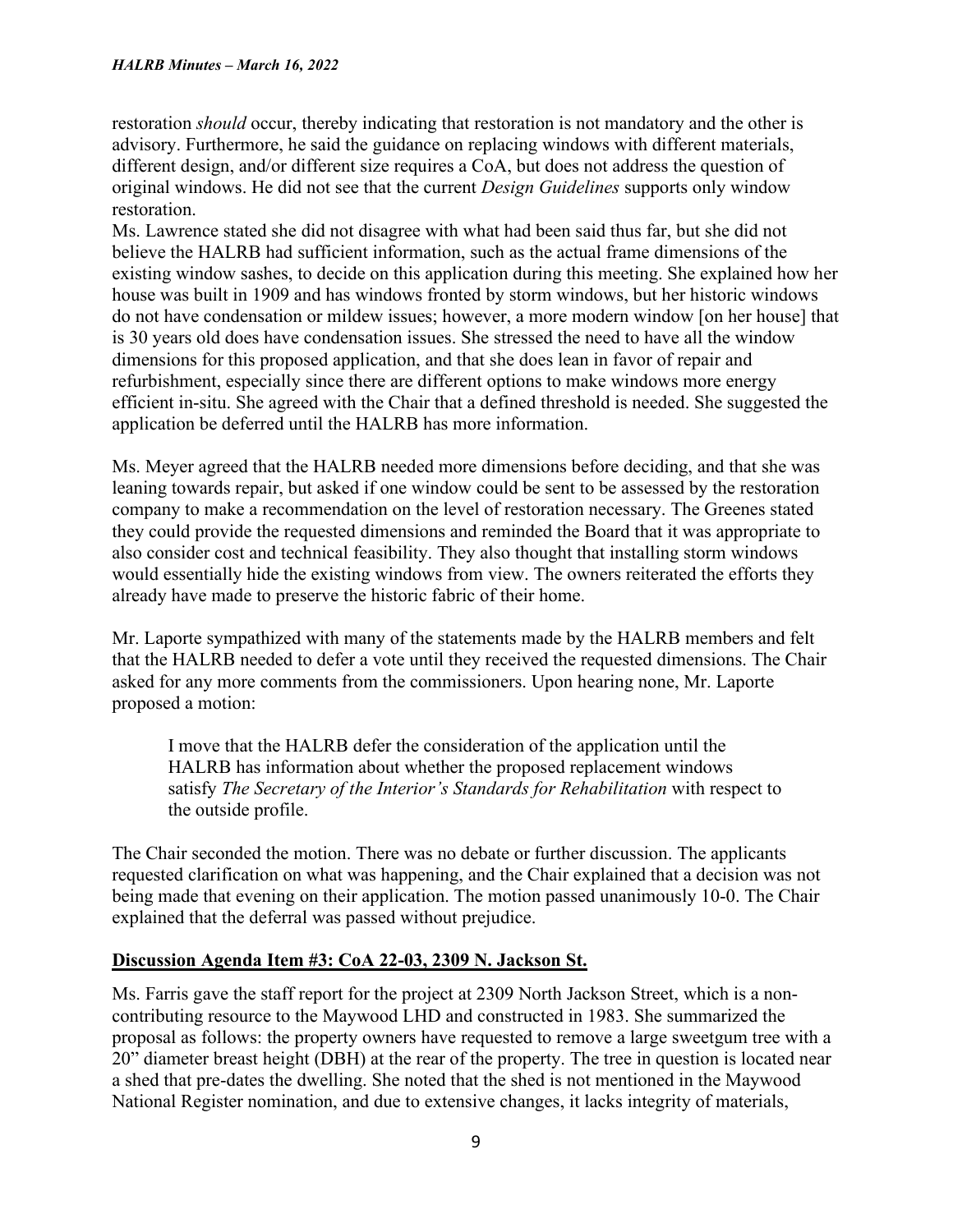design, workmanship, and feeling. The Frischknechts want to make landscape improvements to their property, including the replacement of a retaining wall near the shed and sweetgum tree, but this depends on whether the tree remains in place or is granted removal. Ms. Farris explained that the owners use the shed regularly (and therefore would like to keep it), that they are prepared to follow the County's guidelines for tree replacements, and that their neighbors support the tree removal. It was also noted that there was not enough space in the yard to relocate the shed.

Ms. Farris said the DRC discussed the application at its March 2, 2022, virtual meeting. She explained that the County Urban Forester assessed the tree and determined that the roots, trunk, and branches were healthy. The Urban Forester noted that the shed appeared to have been built around the tree, and that the tree conflicts with the roof edge. The Forester also observed that if the tree were to be removed, there was no area in the back yard to plant a new canopy tree due to existing hardscape. Some of the DRC members expressed concerns that the tree would continue to contact the shed's roof. However, the DRC recognized that the HALRB does not typically approve the removal of healthy trees, unless the trees are detrimental to a contributing historic resource; in this case, the shed is a non-historic structure. The DRC recommended that this application be placed on the Discussion Agenda for the March 16, 2022, HALRB public hearing.

Ms. Farris stated the HPP staff recommended denial of the application given HALRB precedent, the Urban Forester's finding that the subject tree is healthy and poses no safety hazards, and the fact that all trees over 15-inch in DBH are protected in the Maywood LHD as per the *Maywood Design Guidelines.* She emphasized that the Urban Forester did not make a formal recommendation to retain the tree, but in conversation with the HPP staff, a statement was made that the subject tree was on the property before the shed and therefore the tree should receive priority. Therefore, staff recommends denial of the subject application as it fails to comply with Chapter 7: Site Elements of the *Maywood Design Guidelines*.

Ms. Farris explained that the HALRB previously has permitted the removal of healthy trees when their loss is unavoidable. She described a similar application in which the HALRB denied a request to remove a 17-inch pine tree from the property at 3628 21<sup>st</sup> Avenue North in 2017. In that case, the owner stated the soil around the tree was poor and compromising a nearby retaining wall, that the tree was leaning enough to pose a danger to their property, and that the roots and poor soil surrounding the tree had made large portions of their yard difficult to use. The tree was not in contact with any dwelling or structure. The Urban Forester stated that the tree was healthy and should not be removed. The HPP staff likewise recommended that the tree be retained based on the analysis of the Urban Forester and the *Maywood Design Guidelines*. Therefore, the HALRB denied the removal of the tree in that case.

However, in the subject application, the HPP staff recognized that the sweetgum tree was in contact with the non-historic shed and causing damage to the structure. If approved, the tree's removal would allow the Frischknechts continued use of their shed without future hazards and they could continue to complete further landscaping improvements. They also could replant a canopy tree depending on the County's tree replacement requirements, either on their property or at an allowable alternative location. Although the option to approve the removal of the sweetgum tree would reduce Maywood's tree canopy now, ongoing damage to the shed could potentially cause it to become unstable, unusable, and/or unsafe. Ms. Farris mentioned that a public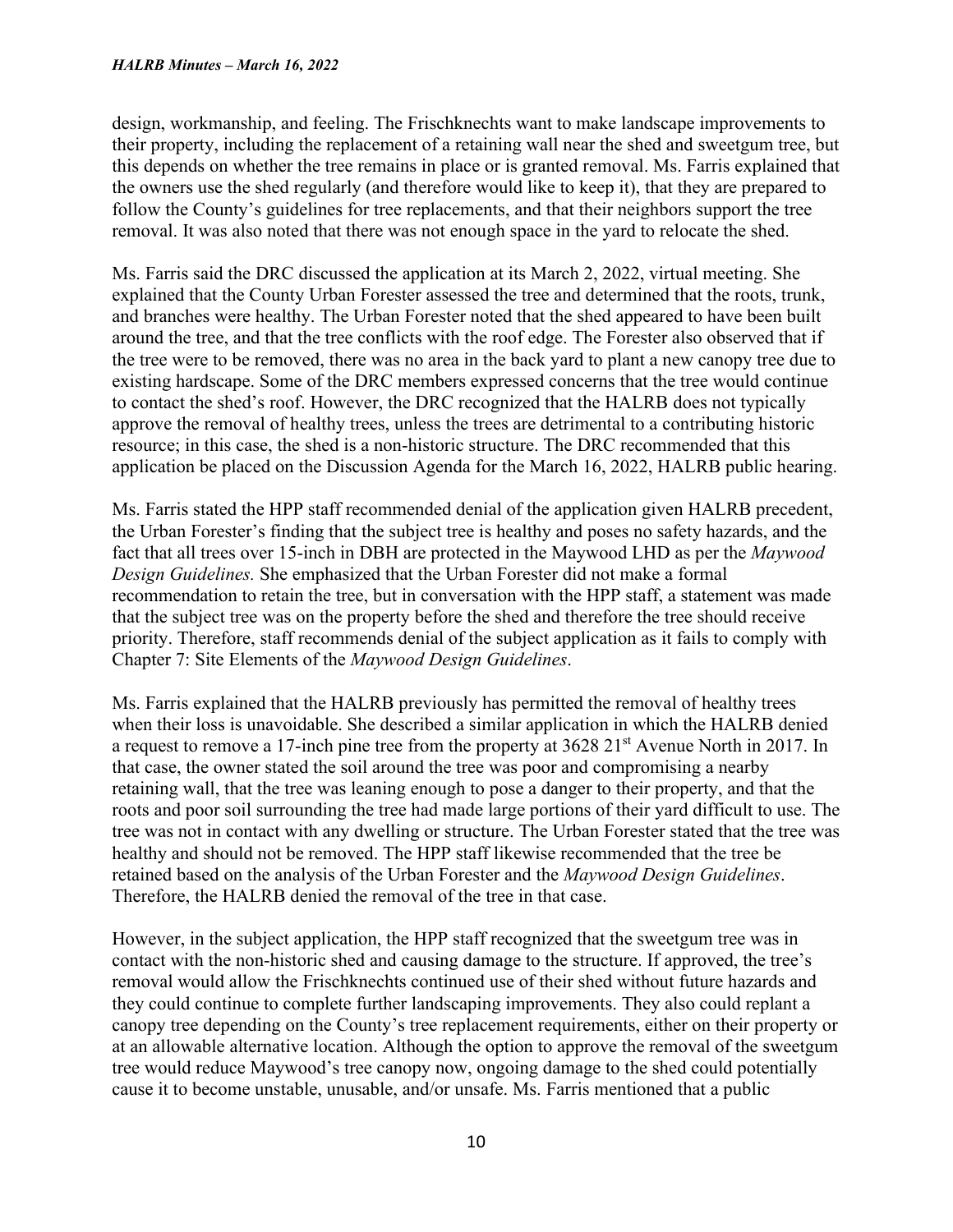comment had been received [from neighbor Damon Andrews] which was submitted in advance and had been circulated to the HALRB. The comment is included below for the record and Mr. Andrews echoed the information at the hearing as a public speaker:

*"We live on property adjacent to 2309 N. Jackson Street and fully support the application for a COA to remove the sweet gum tree in question. While we recognize that the tree might require a COA based on its diameter, this is not a "historical tree" as traditionally understood (such as one of the many 19th century*  oaks along the Military Road corridor). We sincerely hope that the Board will *recognize the high value to the applicants of being able to take down the tree to realize the full potential of their backyard space versus the tree's marginal (if any) historical value. We are willing to plant a canopy tree on our property (approximately 20 feet away from the sweet gum in question) if that would provide assurance to the Board that the tree canopy in Arlington (and Maywood in particular) is not being reduced overall by the removal of this tree. Please approve this application. Thank you for your consideration."* 

The HALRB Chair asked the Frischknechts if they wished to speak. The Frischknechts explained their reasons for wanting to remove the tree from their rear yard because it is adjacent to a large, detached structure and is causing it damage. The structure, one that the Frischknechts use regularly, is a two-story shed with electricity and drainage. During their research on replacement trees, they noticed that sweetgum trees were not recommended because of their aggressive root systems. They voiced concern that the shed will continue to be damaged by the tree and its root system. They also noticed that the tree hangs over their house and that it does not follow the County's guidelines for sweetgum trees to be 20 feet away from a primary residence. They also have a retaining wall that needs to be repaired, and because the tree is located immediately on the back of the property line it makes it difficult to repair this retaining wall.

Their neighbor, Mr. Andrews of 2322 North Fillmore Street, expressed support for the removal of the tree. Mr. Andrews stated that since the Frischknechts do not have adequate space to plant another canopy shade tree, he expressed a commitment to plant one on his property instead if that would be permissible. [See his full public comment above.]

This suggestion for the Frischknechts to seek out an appropriate alternative location to replace the tree was a DRC recommendation. The Frischknechts further explained they have a unique opportunity to remove the tree now because their neighbor's house (the Collarts) was damaged by a fire, and they will have much easier access to the back of their property line to remove the tree. The Frischknechts described a similar case (HALRB Case 14-16B) approved by the HALRB for the removal of a large, healthy maple tree that was 30-inches in diameter in July 2014 for the construction of a driveway with plans to replace the canopy elsewhere. The Frischknechts agreed on the staff report concerning how the shed will become unsafe if the tree were to be left in place.

The HALRB Chair asked for input from the DRC. Ms. Gwin stated that given how this is such an unusual issue, the DRC recommended the application be brought forward for HALRB discussion. She reiterated that both the shed and primary residence are non-contributing to the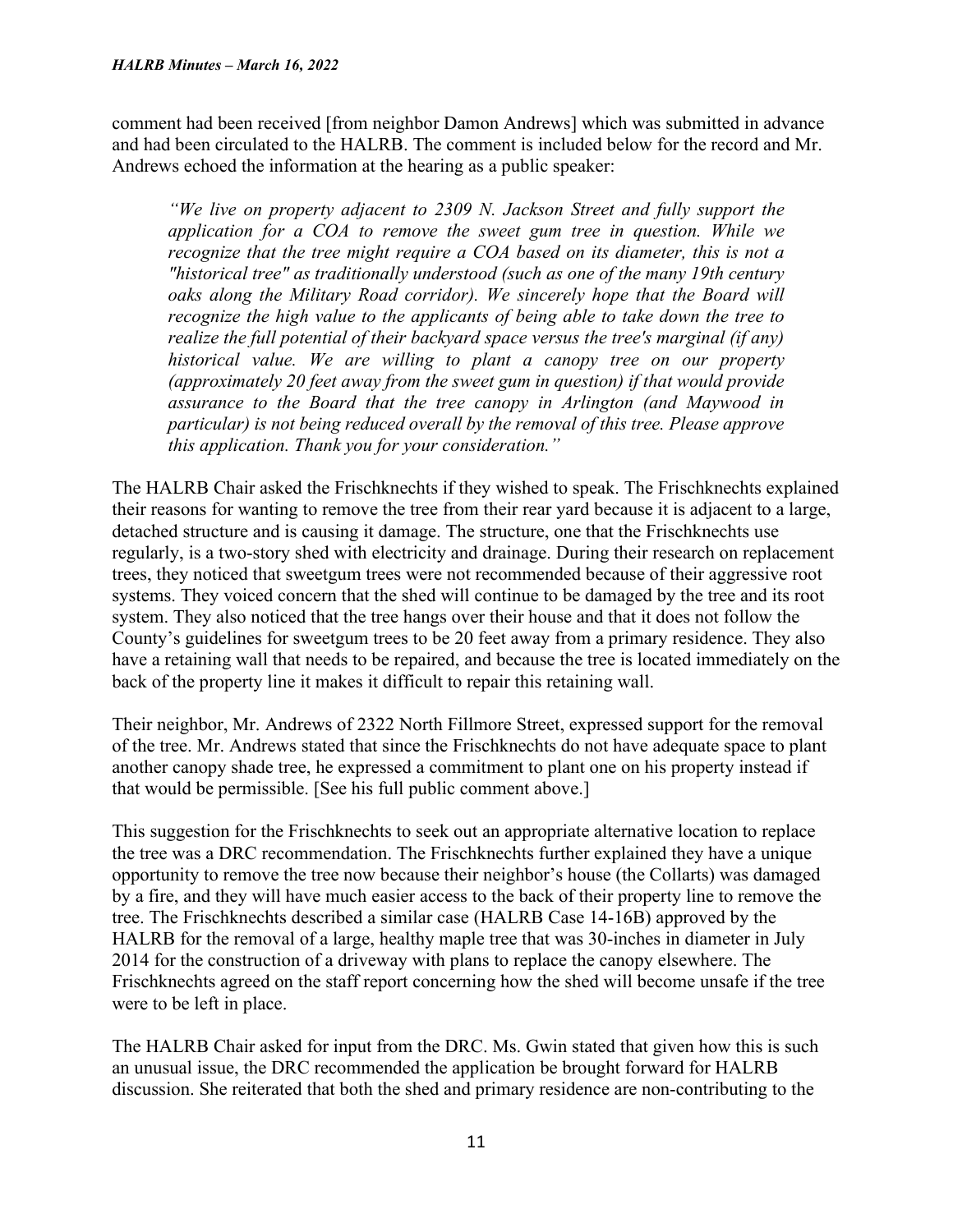LHD. If the HALRB were to approve the removal of the tree, Ms. Gwin suggested the specific location of the replacement tree be marked on a plan.

Mr. Andrews then spoke further in support of the tree's removal and reiterated his willingness to plant a qualifying canopy tree about 15 to 20 feet from the current location of the sweetgum tree. Mr. Andrews explained how he went through a similar experience of needing to remove a large tree from his property that was originally healthy but then became unhealthy after the construction of his home.

The HALRB Chair asked about another tree shown in one of the applicant's photographs. The HPP staff explained this was a black walnut tree on the Collart's property at 3205 23<sup>rd</sup> Street North, which was being retained through a separate project heard earlier (CoA 21-02A). Ms. Garner stated that given the damage the tree was causing to the existing outbuilding, although non-contributing, the tree should be removed and replaced elsewhere. Ms. Lawrence explained that it can be difficult to find a balance between a non-contributing structure and a canopy tree, but in this situation the applicants have made a good case for removal of the tree. Mr. Laporte asked for further clarification as to whether the HALRB could accept the proffer from the neighbor for the replacement tree to be located on the adjacent property and if this would be sufficient given that the County usually requires replacement trees to be planted on the same lot. Staff explained that they believed there are locations in the County where replacement trees can be planted, but that they could not confirm this, or if the neighbor's property could be an option.

The Frischknechts further reiterated that their property is a smaller lot and cannot accommodate a large canopy tree and that it was the DRC's recommendation to speak with their neighbors about nearby locations for the tree replacement. They also stated the *Maywood Design Guidelines* recommend that tree replacements be of a similar size to what is being removed. Before staff could respond to a request by the Chair to clarify, Ms. Lawrence stated that since it is the property owners' request to remove the tree, it is their obligation to replace it and that she did not know if they could transfer that obligation to their neighbor. She acknowledged this is a complicated case. The Chair asked if the Frischknechts could simply buy the tree and then plant it in the neighbor's yard. Ms. Lawrence and the Chair agreed that it would need to be specified in the motion what the Frischknechts are obligated to do. Ms. Lawrence repeated that the HALRB's approval to allow the removal of this tree is contingent on the property owners planting another tree, not somebody else planting a tree.

Ms. Farris suggested allowing the HPP staff to get clarification from the Urban Forester on acceptable locations for a replacement tree. Ms. Liccese-Torres stated that the HALRB had not dealt with a case like this before where a neighbor has graciously volunteered their property for a replacement tree. She suggested that the HALRB could consider a conditional CoA approval with a final approval being contingent on staff clarifying with the Urban Forester the specific requirements for tree replacement and if the neighbor's property is sufficient [to meet those requirements]. She said another option could be for the HALRB to defer the application until those questions could be answered, have the applicant and their neighbor agree to the exact species, size, and tree replacement location, and then have the Frischknechts return to the HALRB for approval.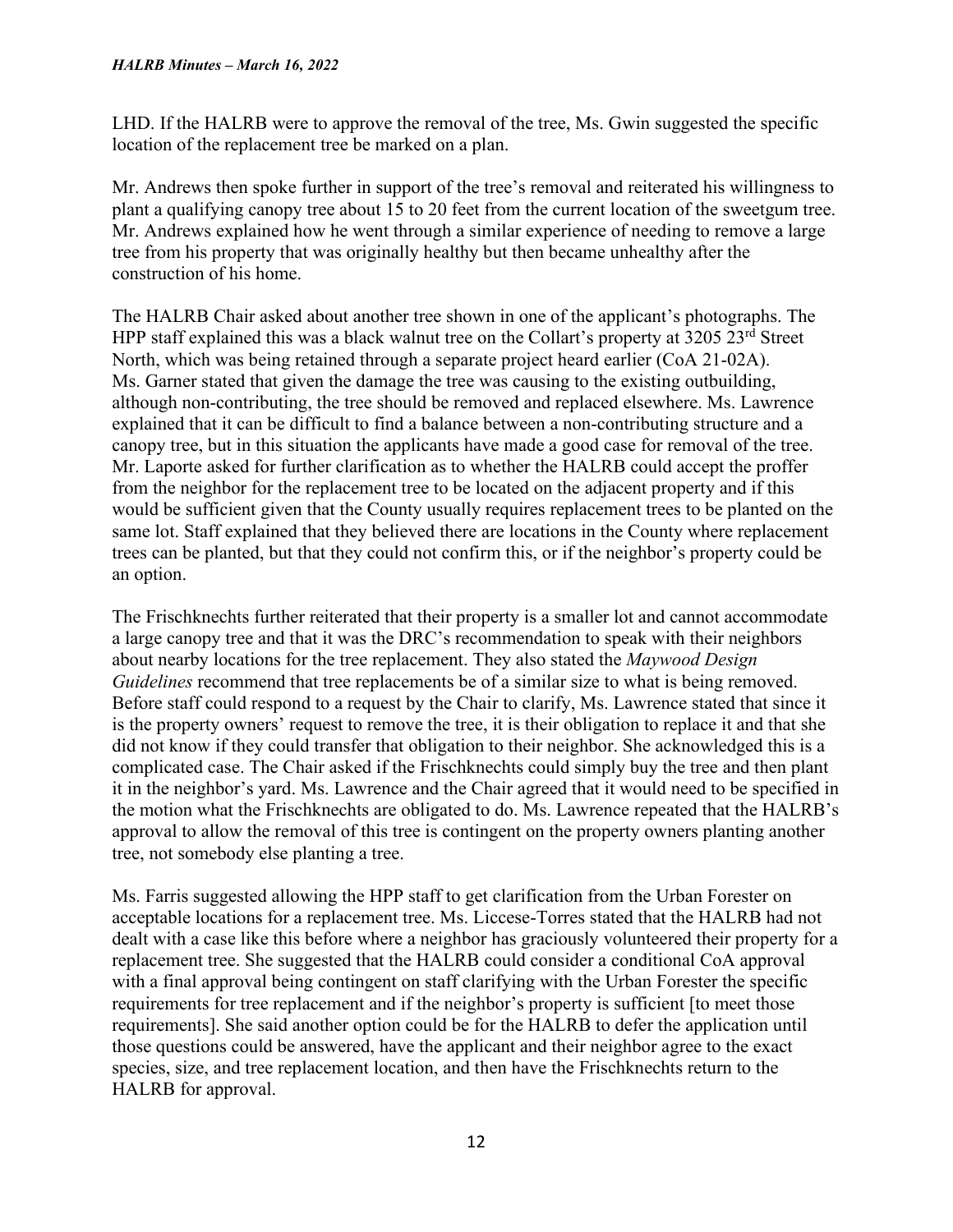Mr. Laporte objected to deferring the application and thought staff could handle the documentation concerning the tree replacement location with confirmation from either the Urban Forester or the County Attorney. The Chair stated that those details could be included in the motion. Ms. Liccese-Torres suggested another option for a conditional approval or an approval with final decision by the DRC and staff regarding the new tree placement. Ms. Gwin stated that the DRC felt comfortable with the tree removal and that staff approval would be sufficient. The Chair felt the motion could be a conditional approval based on the Urban Forester's recommendation on location and tree species, and that staff, the Urban Forester, and the Frischknechts could work out those details. Ms. Liccese-Torres asked what if the Urban Forester determined that the location is not acceptable? The Chair was unclear why this would be an issue, but Ms. Lawrence explained that there were some legal issues that needed clarification.

The Chair asked the Frischknechts if their application needed to be decided tonight, in which they confirmed yes given their desire to create design plans for other landscape projects. Ms. Liccese-Torres recommended a deferral of the project. The Frischknechts reiterated it was the DRC that requested them to consider their neighbors' properties for tree replacement locations, and that they did not see any requirement to replant a tree on the same lot. Ms. Liccese-Torres explained that staff depends on the Urban Forester's recommendations, and if there is another location where the tree replacement could occur then that needs to be clarified. The Chair made the following motion:

I move that the HALRB approve CoA 22-03 [for 2309 North Jackson Street] contingent upon the County Forester's direction on the location and species of the replacement tree and the specificity of that and communicate that to staff and that staff approve and communicate that to the owner.

Ms. Gwin seconded the motion. The Chair asked that staff do their best to receive an expedient response from the Urban Forester. The motion passed 8 to 1, with the Chair opposed.

# **REPORTS OF THE CHAIR AND STAFF**

# **Chair's Report**

The Chair requested that the members review a recent HALRB letter to the County Board in support of retaining Joyce Motors in situ [as part of the Clarendon Sector Plan update]; the building ranks as Essential in the Historic Resources Inventory (HRI). Ms. Lawrence and Ms. Gwin expressed their support for the letter. Ms. Gwin debated the efficacy of the HRI and asked whether the HRI was a regulatory tool like LHD designation and design guidelines. Ms. Liccese-Torres replied that the HRI was not regulatory, but rather a planning tool. She said studying the HRI would be a recommended goal of the upcoming *Historic Preservation Master Plan* update. She further encouraged the commissioners to provide such comments for the record during the upcoming *Master Plan* feedback opportunities later in the year.

# **Staff and Other Reports**